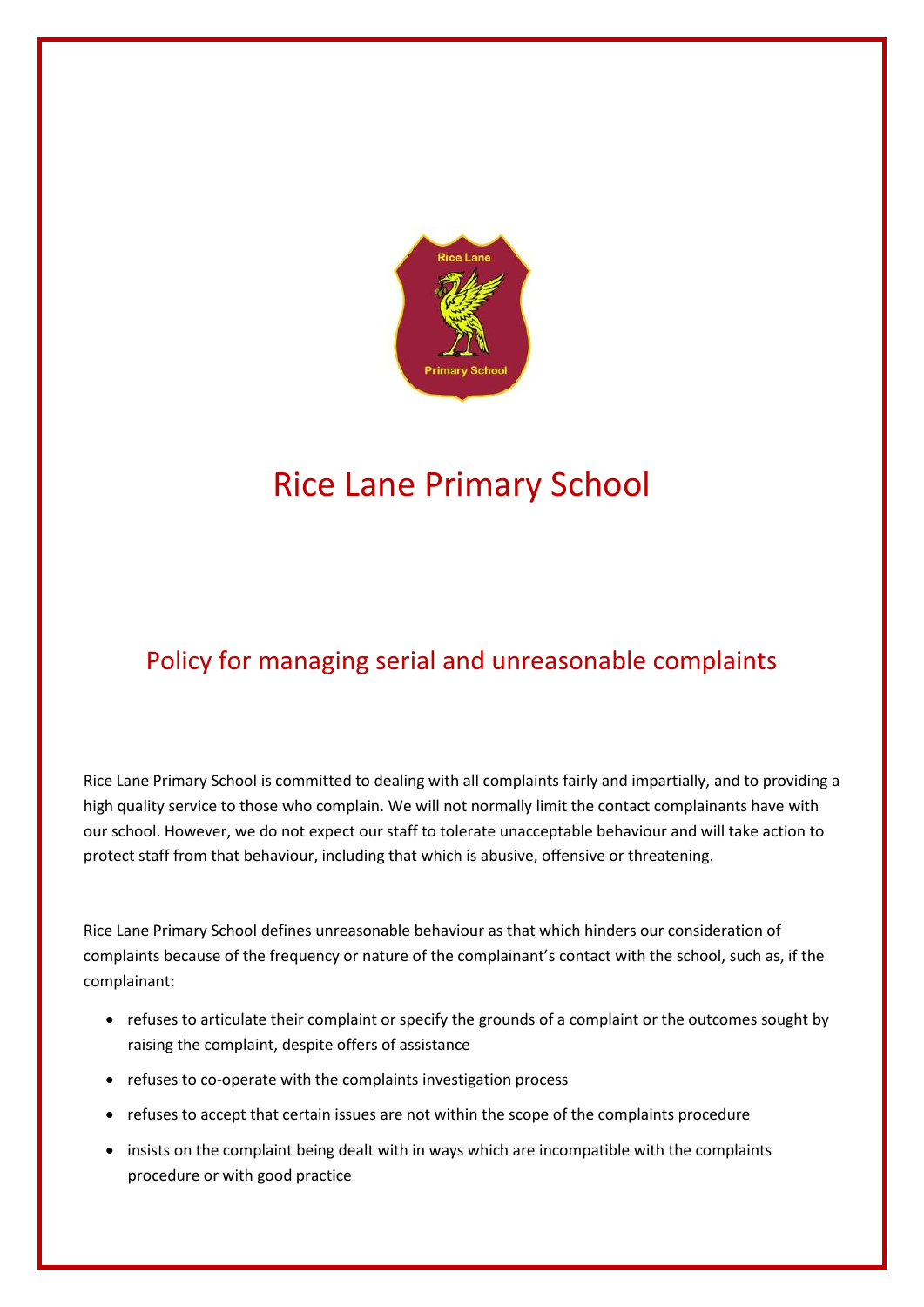- introduces trivial or irrelevant information which they expect to be taken into account and commented on
- raises large numbers of detailed but unimportant questions, and insists they are fully answered, often immediately and to their own timescales
- makes unjustified complaints about staff who are trying to deal with the issues, and seeks to have them replaced
- changes the basis of the complaint as the investigation proceeds
- repeatedly makes the same complaint (despite previous investigations or responses concluding that the complaint is groundless or has been addressed)
- refuses to accept the findings of the investigation into that complaint where the school's complaint procedure has been fully and properly implemented and completed including referral to the Department for Education
- seeks an unrealistic outcome
- makes excessive demands on school time by frequent, lengthy and complicated contact with staff regarding the complaint in person, in writing, by email and by telephone while the complaint is being dealt with
- uses threats to intimidate
- uses abusive, offensive or discriminatory language or violence
- knowingly provides falsified information
- publishes unacceptable information on social media or other public forums.

Complainants should try to limit their communication with the school that relates to their complaint, while the complaint is being progressed. It is not helpful if repeated correspondence is sent (either by letter, phone, email or text), as it could delay the outcome being reached.

Whenever possible, the head teacher or Chair of Governors will discuss any concerns with the complainant informally before applying an '*unreasonable'* marking.

If the behaviour continues, the head teacher will write to the complainant explaining that their behaviour is unreasonable and ask them to change it. For complainants who excessively contact

Rice Lane Primary School causing a significant level of disruption, we may specify methods of communication and limit the number of contacts in a communication plan. This will be reviewed after six months.

In response to any serious incident of aggression or violence, we will immediately inform the police and communicate our actions in writing. This may include barring an individual from Rice Lane Primary School.

This policy will be reviewed annually or in the event of changes to legislation and/or DFE Guidance